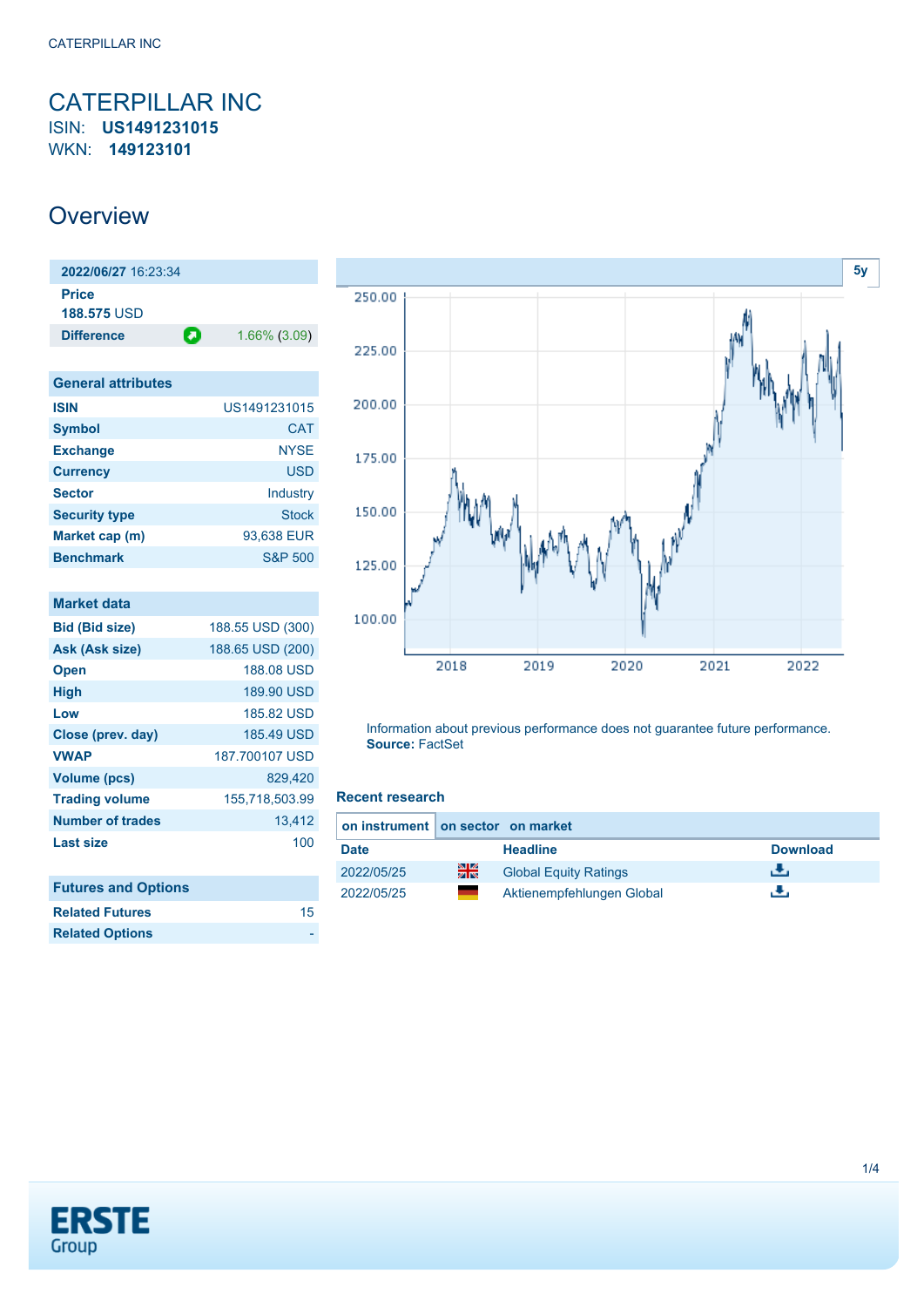## Details

**2022/06/27** 16:23:34 **Price**

**188.575** USD

**Difference 1.66% (3.09)** 

| <b>General attributes</b> |                    |
|---------------------------|--------------------|
| <b>ISIN</b>               | US1491231015       |
| <b>Symbol</b>             | <b>CAT</b>         |
| <b>Exchange</b>           | <b>NYSE</b>        |
| <b>Currency</b>           | <b>USD</b>         |
| <b>Sector</b>             | Industry           |
| <b>Security type</b>      | <b>Stock</b>       |
| Market cap (m)            | 93,638 EUR         |
| <b>Benchmark</b>          | <b>S&amp;P 500</b> |

| Market data             |                  |
|-------------------------|------------------|
| <b>Bid (Bid size)</b>   | 188.55 USD (300) |
| Ask (Ask size)          | 188.65 USD (200) |
| <b>Open</b>             | 188.08 USD       |
| <b>High</b>             | 189.90 USD       |
| Low                     | 185.82 USD       |
| Close (prev. day)       | 185.49 USD       |
| <b>VWAP</b>             | 187,700107 USD   |
| <b>Volume (pcs)</b>     | 829.420          |
| <b>Trading volume</b>   | 155,718,503.99   |
| <b>Number of trades</b> | 13,412           |
| Last size               | 100              |

| <b>Performance and Risk</b> |                |           |           |  |  |
|-----------------------------|----------------|-----------|-----------|--|--|
|                             | 6 <sub>m</sub> | 1v        | 3v        |  |  |
| <b>Perf</b> (%)             | $-10.04%$      | $-15.43%$ | $+38.04%$ |  |  |
| Perf (abs.)                 | $-20.71$       | $-33.85$  | $+51.12$  |  |  |
| <b>Beta</b>                 | 0.58           | 0.72      | 0.92      |  |  |
| <b>Volatility</b>           | 34.24          | 29.99     | 34.87     |  |  |



Information about previous performance does not guarantee future performance. **Source:** FactSet

| <b>Price data</b>                                     |                          |
|-------------------------------------------------------|--------------------------|
| Ø price 5 days $\vert \emptyset$ volume 5 days (pcs.) | 188.200 USD (5,106,122)  |
| Ø price 30 days   Ø volume 30 days (pcs.)             | 208.015 USD (3,271,165)  |
| Ø price 100 days   Ø volume 100 days (pcs.)           | 209.803 USD (3,476,521)  |
| Ø price 250 days   Ø volume 250 days (pcs.)           | 207.918 USD (3,454,696)  |
| <b>YTD High   date</b>                                | 237.900 USD (2022/04/21) |
| <b>YTD Low   date</b>                                 | 176.020 USD (2022/06/23) |
| 52 Weeks High   date                                  | 237.900 USD (2022/04/21) |
| 52 Weeks Low   date                                   | 176.020 USD (2022/06/23) |

| <b>Arbitrage views</b>          |                |             |                  |                                 |                            |
|---------------------------------|----------------|-------------|------------------|---------------------------------|----------------------------|
| Exchange $\Box$                 | <b>Date</b>    | <b>Time</b> | <b>Price</b>     | <b>Trading volume</b><br>(mio.) | <b>Number of</b><br>trades |
| Xetra                           | 2022/06/<br>27 |             | 15:29 177.00 EUR | 0.12                            | 13                         |
| <b>Vienna Stock</b><br>Exchange | 2022/06/<br>27 |             | 09:21 176.50 EUR | 0.01                            | 2                          |
| Tradegate                       | 2022/06/<br>27 | 15:59       | 177,50 EUR       | 0.56                            | 44                         |
| <b>Stuttgart</b>                | 2022/06/<br>27 |             | 16:08 178.50 EUR | 0.01                            | 6                          |
| <b>SIX Swiss</b>                | 2022/04/       |             | 17:36 196.00 CHF | 0.00                            | 1                          |

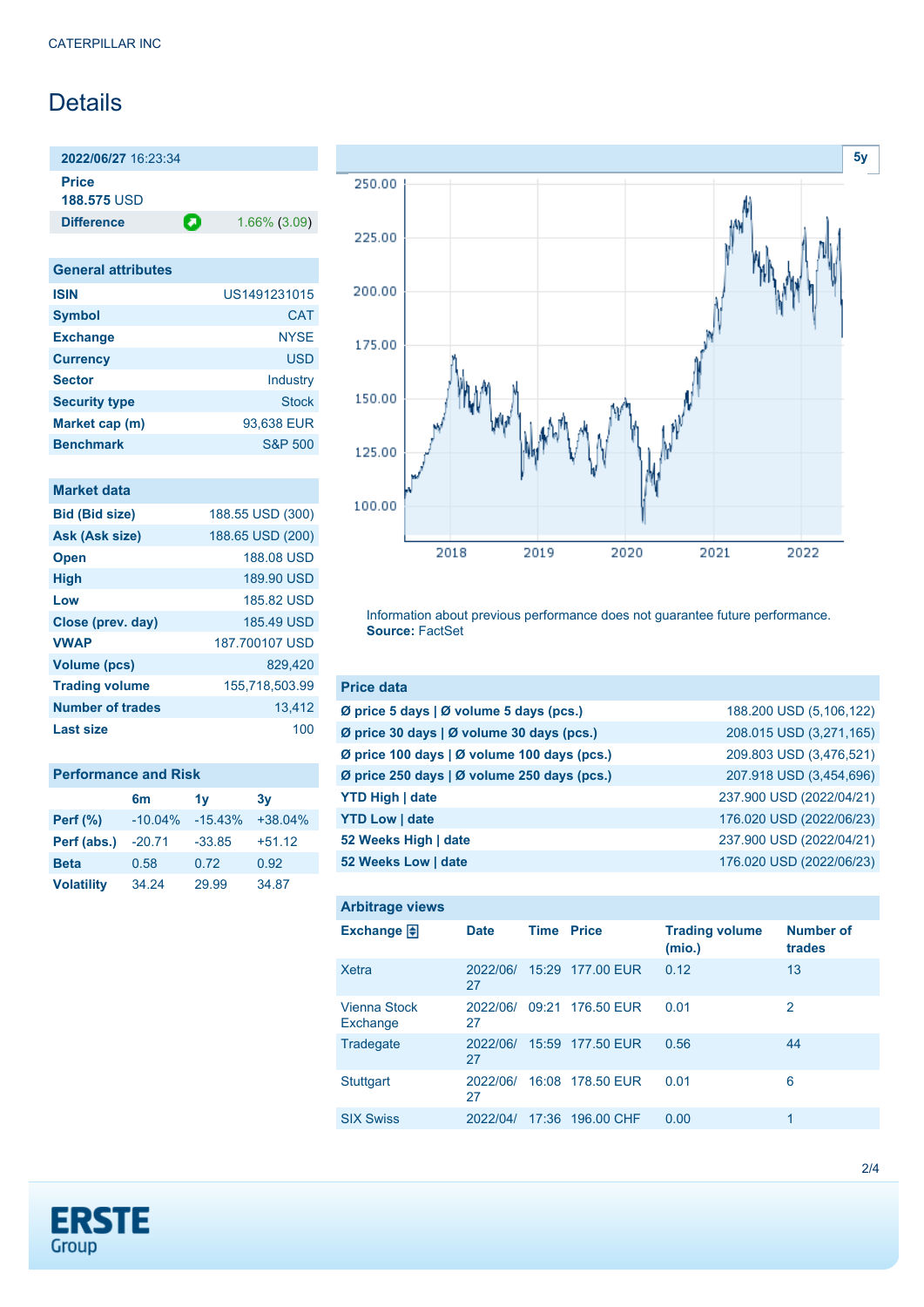| Exchange                        | 29             |                                  |        |                |
|---------------------------------|----------------|----------------------------------|--------|----------------|
| <b>NYSE</b>                     | 27             | 2022/06/ 16:23 188.575 USD       | 155.72 | 13,412         |
| <b>Munich</b>                   | 27             | 2022/06/ 08:00 175.50 EUR        | 0.00   | 1              |
| <b>London Stock</b><br>Exchange | 14             | 2021/04/ 16:13 194.2657 EUR 0.00 |        | 1              |
| <b>Hanover</b>                  | 2022/06/<br>27 | 08:01 175.50 EUR                 | 0.00   | 1              |
| Hamburg                         | 2022/06/<br>27 | 08:00 175.50 EUR                 | 0.00   | 1              |
| Frankfurt                       | 2022/06/<br>27 | 13:11 177.00 EUR                 | 0.01   | $\overline{4}$ |
| <b>Euronext Paris</b>           | 2022/06/<br>27 | 15:43 175.00 EUR                 | 0.00   | 3              |
| <b>Duesseldorf</b>              | 2022/06/<br>27 | 16:01 176.00 EUR                 | 0.00   | 9              |
| <b>Berlin</b>                   | 2022/06/<br>27 | 08:08 175.00 EUR                 | 0.00   | 1              |